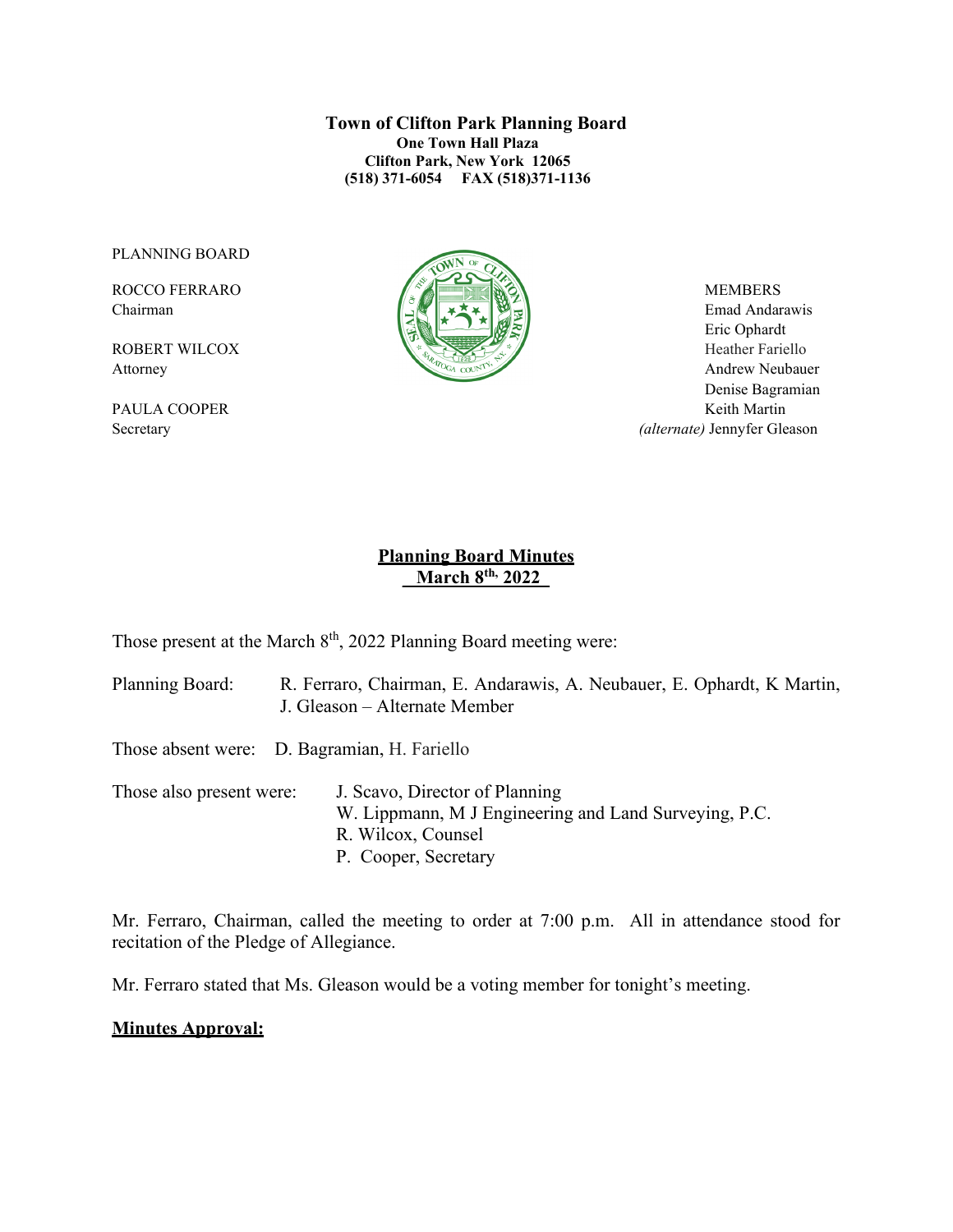Mr. Martin moved, seconded by Mr. Ophardt, approval of the minutes of the February  $23<sup>rd</sup>$ , 2022 Planning Board meeting as written. The motion was unanimously carried. Mr. Neubauer and Mr. Andarawis abstain.

#### **Public Hearings:**

None

#### **Old Business:**

#### **2021-069 Boni Wooddale Drive 9 Lot Subdivision**

*Applicant proposes subdividing the 28.6 acres into 9 lots with access from Wooddale Drive. The 9 lots will be for duplex units on a new Town road dead ending into a cul-de-sac. Applicant will present both a conventional layout and a cluster subdivision layout for consideration. Serviced by CPWA and Saratoga County Sewer District via Wooddale Drive, Wood Dale Dr Rear, Zoned: B-1, Status: PB - Revised Conceptual review*  SBL: 259.-2-71 To be reviewed by: MJE Consultant: ABD Applicant: KLB Enterprises Last Seen on: 12-14-21

#### **Consultant/Applicant Presentation:**

Luigi Palleschi – ABD – Mr. Palleschi stated hat this application is for the development of 9 two-family homes on 28.5 acres of land that is zoned B-1 and on the northeast side of I87. Mr. Palleschi stated that 4.7 acres are wetlands and that they will not be impacted by this project. He stated that the application would develop the paper street off of Wood Dale Drive and create a cul-de-sac. He stated that this would have 18 total units and they would meet both the lot size and setbacks for the zone. Mr. Palleschi stated that he has heard concerns over slopes, grading, and drainage buffers, however, this is a preliminary design and that they plan to grade the road and the lots. He stated that the slopes are 3% or less and Town code requires them to be less than 7%. He stated that he is confident that with the grading the lots can have rear yards and that the road can be adjusted to increase land to the homes and will still have no impact on the wetlands. Mr. Palleschi stated that there will be stormwater management on site and will meet DEC regulations. He stated that none of the lots require variances and have a 70' setback with the conventional layout. Mr. Palleschi stated that if the Board approves a cluster subdivision it would have the homes with a 35' setback from the right of way and would pull the buildings further away from the wetlands and reducing the lot size to 20,000 sf. He stated that the stormwater comments have been reviewed and stated that there would be no grading in the LC zone at the Boards request. Mr. Palleschi stated that building and zoning comments were also reviewed and that he agrees with the comment that the Planning Board can change setbacks. He stated that he feels the comments by MJE are minor and can be addressed, such as having one/shared driveway access. He stated that he was on site and found that the site distance heading towards Ushers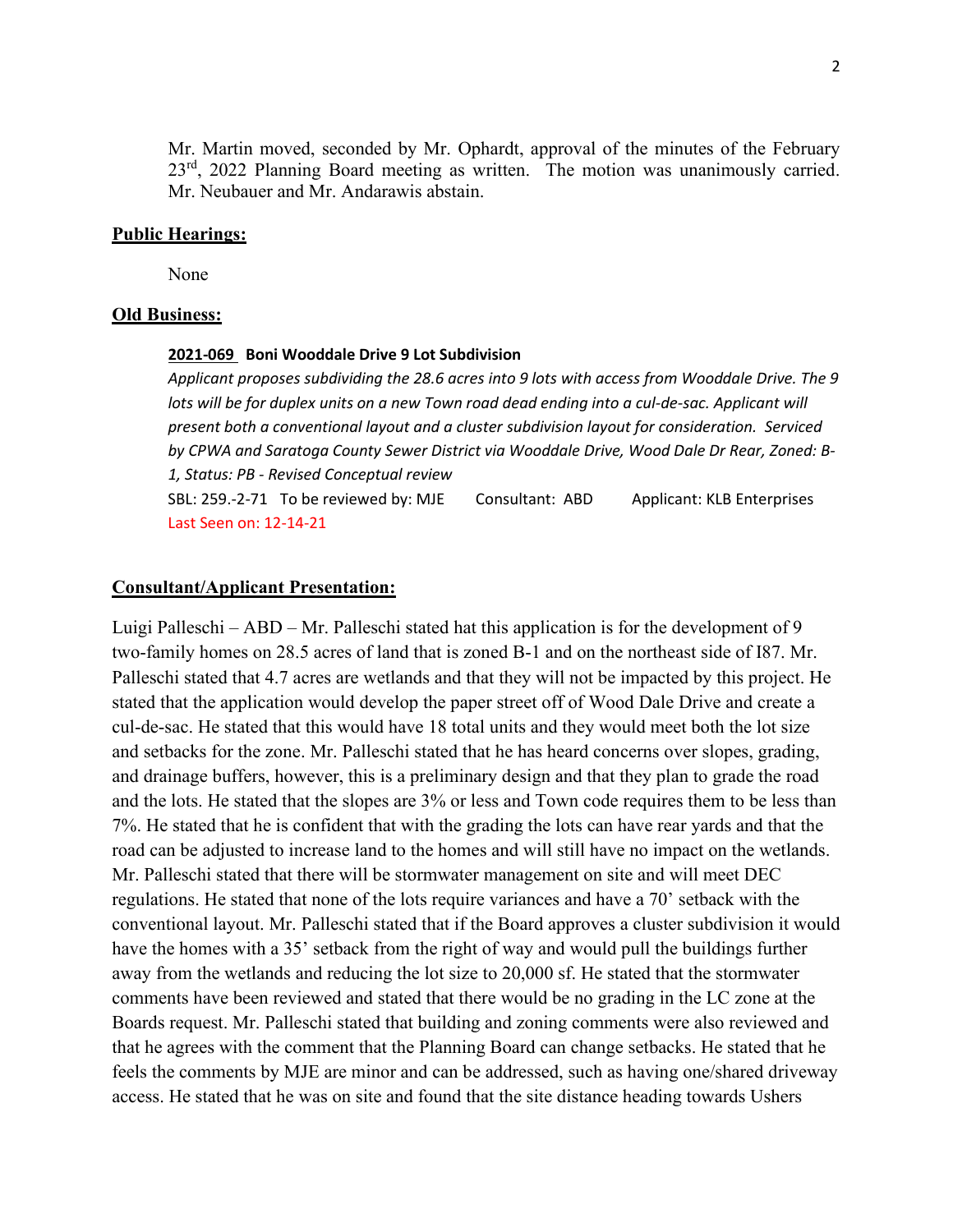Road from the paper street was about 350'. Mr. Palleschi stated that he reviewed ECC comment regarding the Draft EAF and stated that it is found to be less dense than the previous proposal in 2015 that was approved. He stated that slopes can be stabilized if needed and the existing neighbors are about 40' higher than this proposal so the home would not be obstructing views and they would only see rooftops. Mr. Palleschi stated that the concerns in the letter from a resident can also be addressed.

### **Staff Comments:**

#### **Steve Myers, Director of Building and Development issued a memo dated 2/28/22 stating:**

- The normal subdivision layout appears to meet the lot size and setback requirements in B-1.
- The cluster layout assumes a 35' front setback and lot size reduction from the normal 40,000 sf required. Both of these changes require planning board approval.
- Proximity of residences to the slopes will require proof of compliance with Section R403.1.7 of the NYS residential code.
- The cluster layout is actually as 18 lot subdivision proposal.
- From the FEAF:
	- o D.1.D.ii should state cluster is approved
	- o D.1.f should note number of residences approved
	- o There will be an expansion of the water and sewer districts

#### **Wade Schoenborn, Chief of the Bureau of Fire Prevention:**

1. Postal verification

## **Scott Reese, Stormwater Management Technician issued a memo dated 3/4/22 with the following comments:**

- 1. The proposed stormwater management area is encroaching into the LC Zone, this is not a permitted use.
- 2. The boundary of the LC Zone is a fifty-foot adjacent area (buffer) on each side of the outer bank of the high-water mark of the stream. The stream and outer banks should be surveyed to show the location of the LC Zone.
- 3. With the Stormwater Management Basin being proposed adjacent to the wetlands, provide test pit information indicating the seasonal high-water table.
- 4. Slope stabilization, open drainage channel stabilization will need to be designed with the appropriate level of erosion and sediment control measures.
- 5. Show on the plans the information (size, type, condition) of the existing drainage structure (culvert) that collects the stream under the Adirondack Northway (South).
- 6. The stream that runs along the eastern portion of the site is a Class  $C -$  Trout Spawning Stream according to NYSDEC Environmental Resource Mapper. Protection of this stream during construction will be essential.
- 7. Show locations of footing drain outlets and elevations for each of the structures.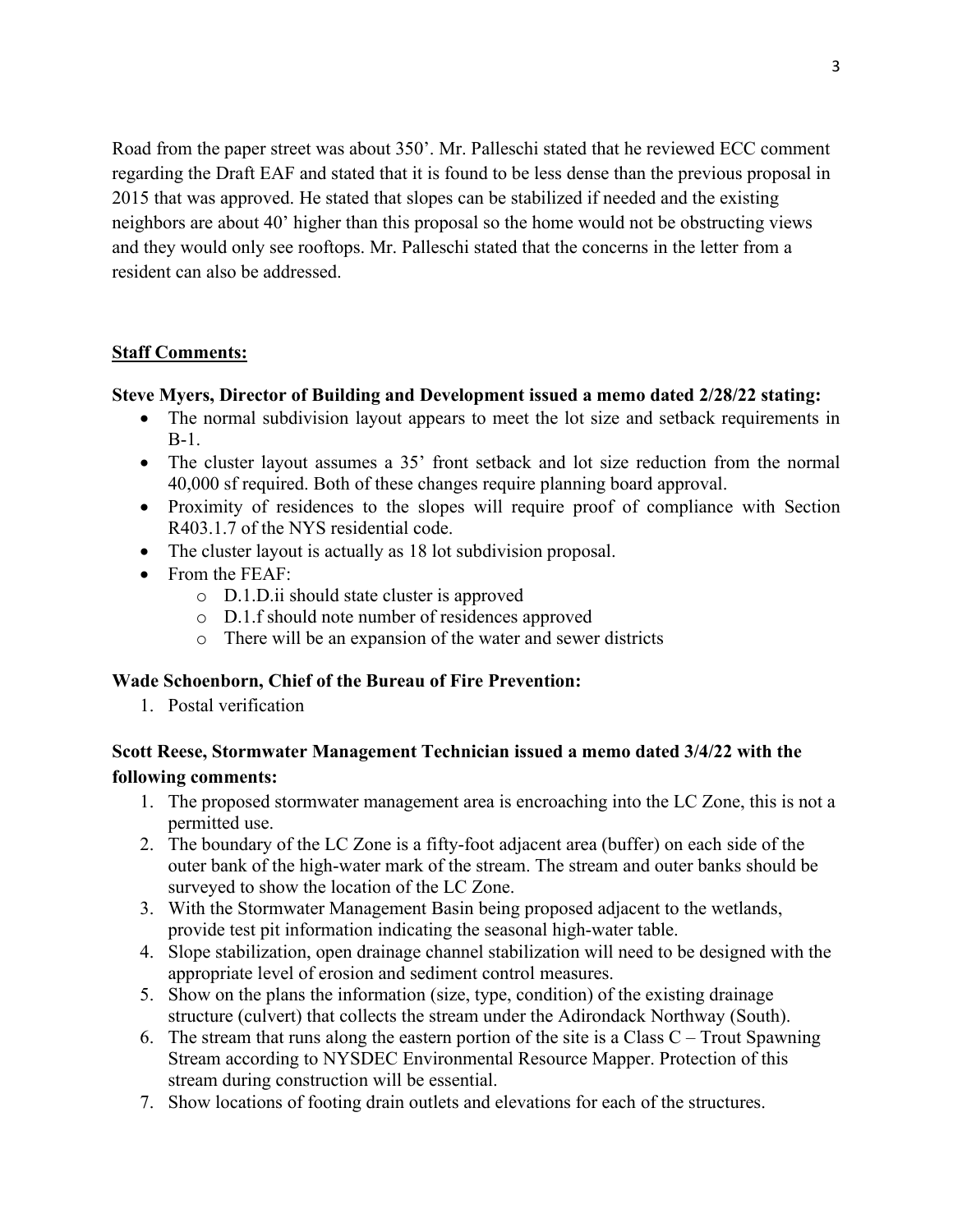- 8. There appears to be a possibility of a large amount of surface runoff leaving Lot 14 towards the road. A culvert is recommended to capture the runoff prior to it draining onto the roadway.
- 9. Since the proposed road has a steep incline, it is recommended that additional catch basins to be installed along the inside of the curve opposite of the proposed catch basins.
- 10. Future plans should address how the water quality volume will be treated from Lots 1-10 prior to runoff entering into the federal wetlands

# **The Environmental Conservation Commission held a meeting on 3/1/22 and issued a memo recommending:**

- 1. The ECC notes that the stormwater management area incurs into the LC zone and is very close to the centerline of the stream. Chapter 121.D. The ECC is the review board "which shall review applications for wetlands or stream disturbances." As currently designed the ECC must review and approve this design and proposed Disturbance
- 2. The ECC notes that a DRAFT EAF that included this site was conducted in 2010. The ECC recommends that the DRAFT EAF be revived and reviewed to incorporate the impacts of this design on this difficult environment. Particular attention should be taken to the access road from this project to Wood Dale Drive, traffic impacts, and the significant grading which is necessary to construct this project.
- 3. The ECC recommends the applicant develop a comprehensive plan to stabilize the disturbed slopes. Special attention should be given to minimize sloughing of the steep slopes.
- 4. The development of this site will not only fundamentally change the natural character of the neighborhood, but also the existing character of the local residents and all those on Wood Dale Drive particularly to the south. The proposed access road to this development given its location is an impediment to safe traffic flow on Wood Dale Drive (e.g., site distance and crowded intersections). The project has impacts far beyond the proposed site, particularly the residents along the entire length of Wood Dale Drive.

# **John Scavo, Director of Planning issued a letter dated 2/25/22 with recommendations he made:**

I am providing the following analysis to assist the Planning Board Members in determining the preferred design the applicant is offering for either a Cluster or Conventional Subdivision. Under §179-37(B) of the Clifton Park Town Code, the Planning Department provides recommendations to the Planning Board to determine the maximum number of units permitted in the cluster subdivision.

## **Facts for Consideration**

- 1. §179-1 Definition of Terms defines a Unit (or Dwelling Unit) as "A room or group of rooms providing complete housekeeping facilities for one family and occupied by a single-family unit."
- 2. The number of conventional Building Lots is nine, with a two-family dwelling allowed on each constituting two Units for a maximum number of 18 Units permitted in the subdivision.

## **Recommendation**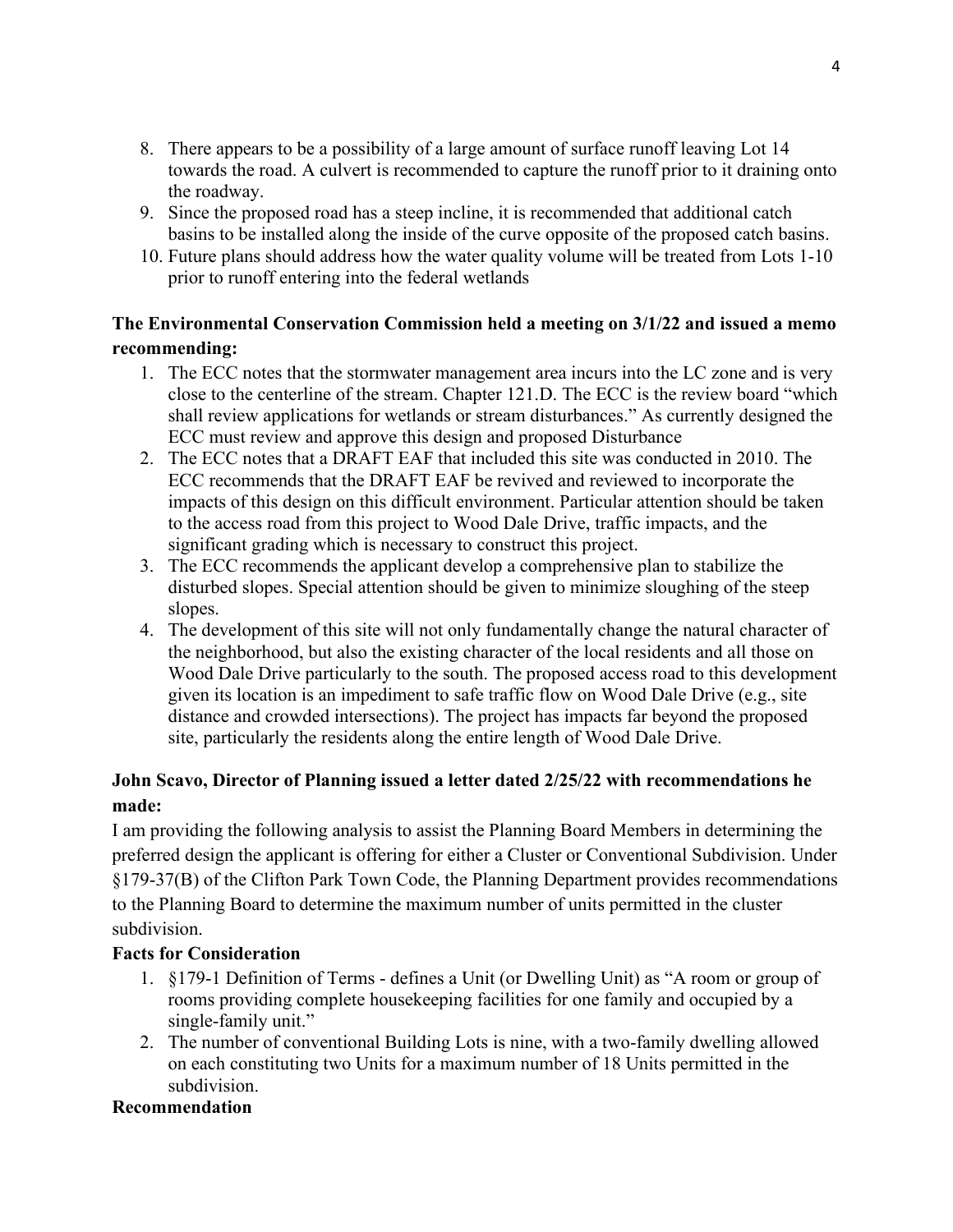The Planning Department recommends that the maximum yield of 18 individual units based on nine two-family dwellings, allows subdividing each unit its own parcel with a minimum lot size of 20,000 sq. ft. is permissible. This determination considers the code density requirement that the maximum number of 18 units **does not exceed and equals the product of the subdivision's buildable land acreage** of 40,000 sq. ft., per two-family dwelling under the conventional layout.

#### **Next Steps**

The Planning Board shall determine whether to accept the cluster or conventional layout for the applicant to advance towards a preliminary plan submittal. If the preference is for the cluster layout, the Planning Board shall determine the maximum number of units permitted in the 2 cluster subdivision, minimum lot size, and dimensions following  $\S179-37D(1)$  & (2). The applicant will advance the chosen layout to the detailed design required for a SEQR determination and preliminary plan submittal for further consideration by the Planning Board.

### **Professional Comments:**

# **Walter Lippmann, P.E. of MJ Engineering in a letter dated 3/4/22 had the following comments:**

#### **STATE ENVIRONMENTAL QUALITY REVIEW**

- 1. Based upon a review of the proposal, it is considered a realty subdivision under Environmental Conservation Law (ECL) Part 74. In accordance with 10 NYCRR Part 97 in the NYSDOH regulation implementing SEQRA (Article 8 of the ECL), Section  $97.14(b)(2)(ii)$  requires that a realty subdivision be classified as a Type I action. For Type I actions, a full EAF must be used to determine the significance of such actions. The project sponsor must complete Part 1 of the full EAF, including a list of all other involved agencies that the project sponsor has been able to identify, exercising all due diligence. Coordinated review is required for Type I actions. Under a coordinated review, involved / interested agencies to be engaged may include, but is not necessarily limited to the following:
	- a. Town of Clifton Park Planning Board: Subdivision Plan approval
	- b. Saratoga County Planning: GML §239-m referral is required due to the parcel's proximity to NYS 87
	- c. NY State Historic Preservation Office: Correspondence with SHPO to ensure no archeologically sensitive resources on project site
	- d. NYSDEC: Stormwater permit approval
	- e. NYSDOH: Realty subdivision approval and public water supply approval
	- f. Clifton Park Water Authority (CPWA): Connection to municipal water
	- g. Saratoga County Sewer District (SCSD) #1: Connection to public wastewater infrastructure
	- h. Town ZBA: Area Variance

Additional agencies may be identified by the Town during its review of the project.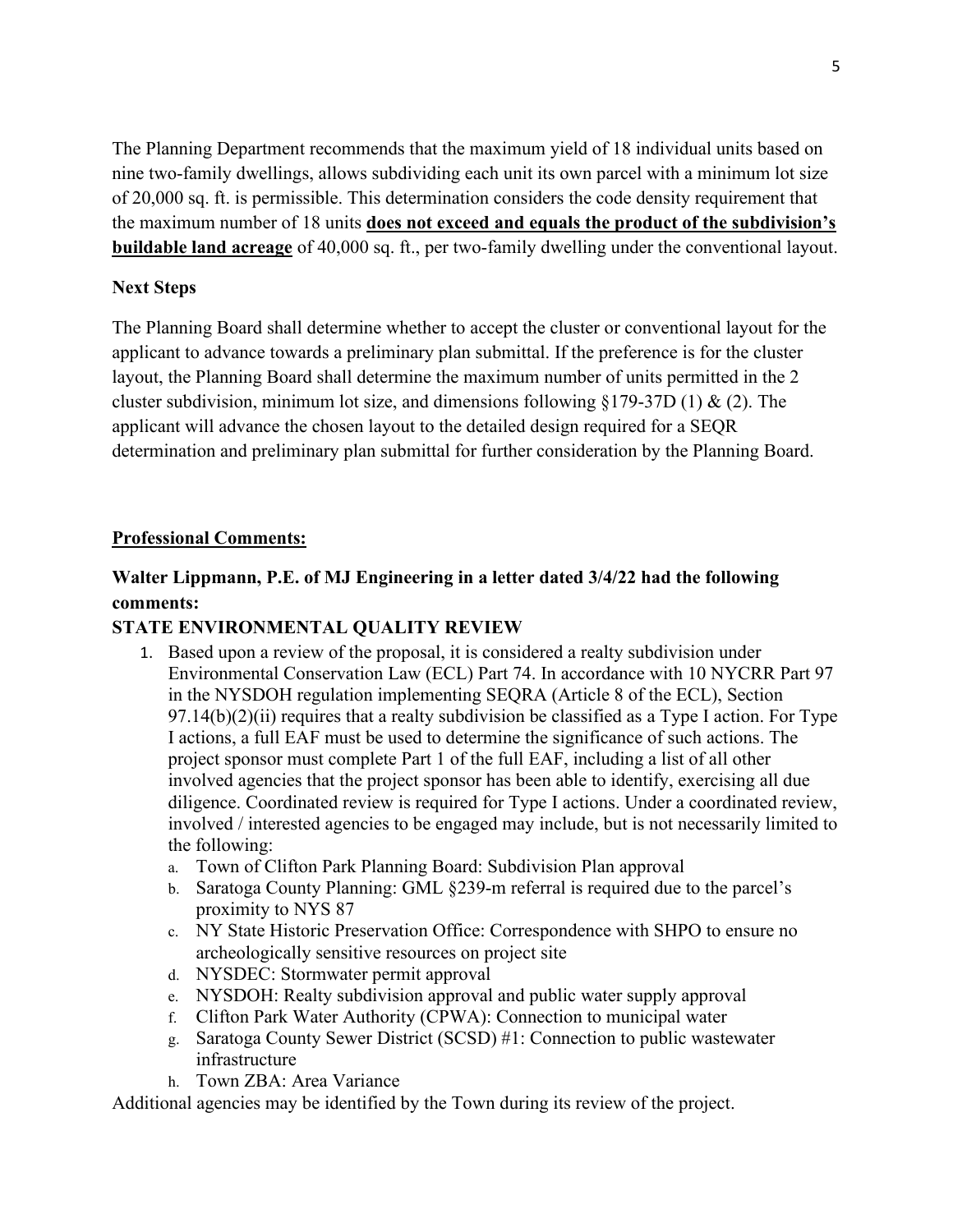#### **LONG ENVIRONMENTAL ASSESSMENT FORM**

Based upon our review of the submitted Part 1 LEAF, the following comments are offered:

- 2. Part  $D.1.b(b)$  The response indicates that a total of 9.4 acres of land will be disturbed requiring a Storm Water Pollution Prevention Plan (SWPPP). A SWPPP has been provided.
- 3. Provide a response to Part D.1.d.ii in regards to the application being cluster/conservation layout.
- 4. Under Part D.2.j, additional information must be furnished to substantiate the response that the project will not result in traffic that is substantially above present levels.
- 5. Under Part D.2.m the response provided is "no". Typically, during construction existing ambient noise levels are usually exceeded. Review the response provided and update accordingly.
- 6. Part E.1.b Revise table to reflect the total site acreage of 28.60 acres. Table shows 38.02 acres.
- 7. Part E.2.h The response indicates that a portion of the site or lands adjoining the site of the proposed action, contains wetlands or other waterbodies regulated by a federal, state or local agency. The applicant should provide documentation that confirms the presence or absence of federally regulated wetlands adjacent to the project site. Should this change as the project design progresses, additional approvals and permits may be required.
- 8. Part E.2.o The response indicates that the project site may contain species of animals or associated habitats, listed by the State or Federal government as threatened or endangered, including the Karner Blue and Frosted Elfin. The applicant will need to provide correspondence from the Permits staff at the NYSDEC Region 5 Office to confirm the presence or absence of the listed species and for any permit considerations. The applicant should also provide correspondence from the NY Natural Heritage Program to confirm the presence or absence of rare plants or animals and significant natural communities as well as the US Fish and Wildlife Service IPaC database.
- 9. Under Part E.3.f the response indicates that the project site is located in or adjacent to an area designated as sensitive for archeological sites. A "no effect" letter issued by the NYS Office of Parks, Recreation and Historic Preservation will be required.
- 10. No further comments at this time.

# **SITE PLANS**

- 11. The project is located within the Town's Business Nonretail District (B-1). The proposal for duplex homes is a permitted principal use within the B-1 District as noted in Section  $208-32(A)(14)$  of the Town's Zoning.
- 12. Based upon a review of Section 208-11 of the Town's Zoning, the lot and proposed uses appear to meet the minimum bulk lot requirements.
- 13. The subdivision plat shall be prepared by a surveyor licensed to practice in the State of New York.
- 14. The existing driveway to Lot 159 should be realigned perpendicular to the new roadway.
- 15. Identify the date and by whom the wetlands shown on the plat were delineated. Based on the date of the delineation and/or prior USACOE/NYSDEC correspondence, the wetlands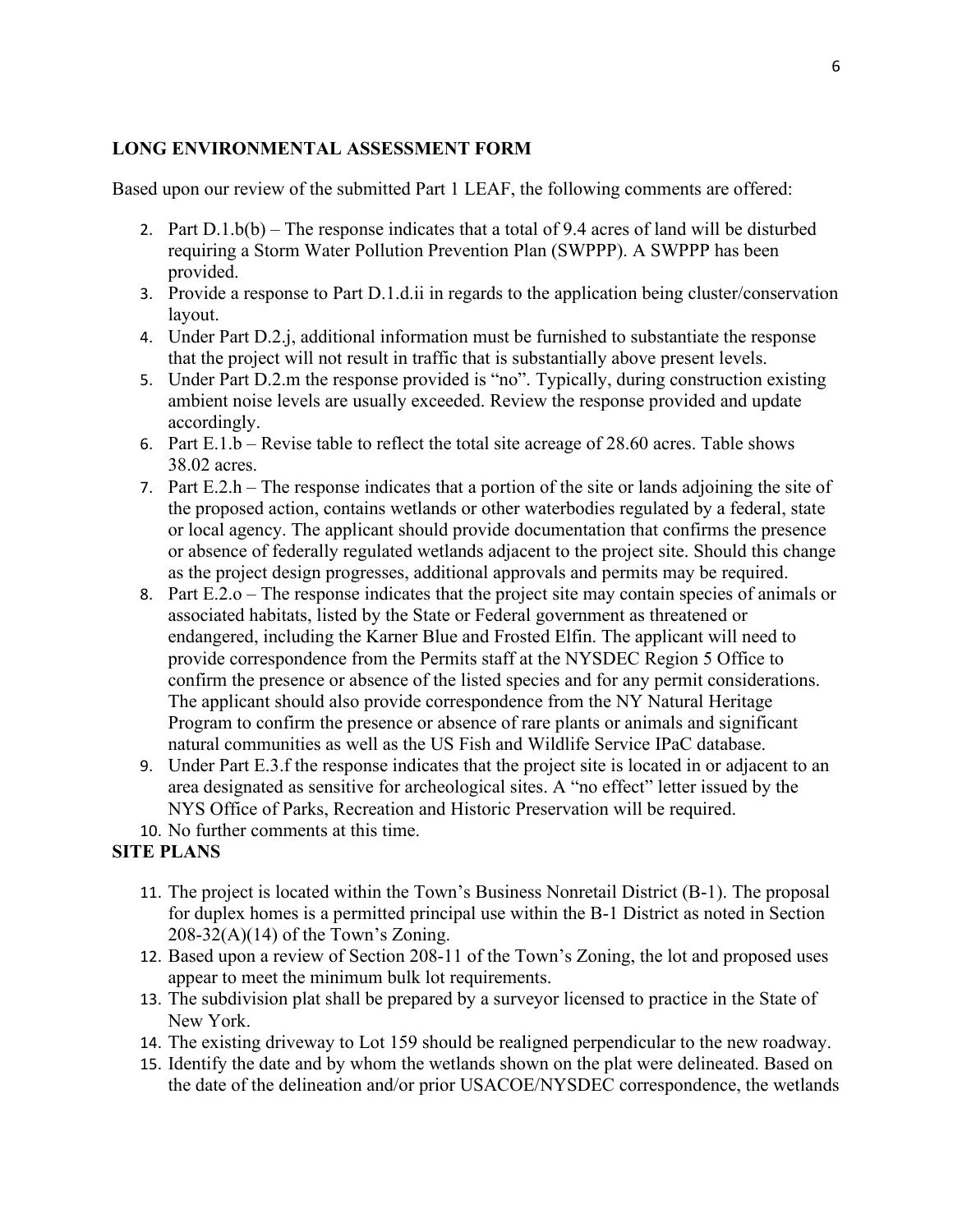may require a re-delineation if the validation has expired. If a jurisdictional determination was issued, this shall be provided to the Town and shall be current / valid.

- 16. At a minimum, the applicant shall provide the peak hour vehicle trips expected from the development, assuming 18 units will be constructed and applying the appropriate land use code (LUC).
- 17. The proposed point of access to Wooddale Drive should be verified to ensure proper site distance is achieved. There should be indication on the plan what the required and provided turning site distances are based upon the posted speed limit of Wooddale Drive.
- 18. It appears the stormwater management areas will be located within the Town's LC Zone. This will include clearing of trees and grading adjacent to the stream.
- 19. Pursuant to Section 86-10 of the Town Zoning, the applicant shall be required to plant two trees per living unit on the street side of new construction sites. Provide planned species to be planted for review.
- 20. There may be a need to provide a drainage culvert at the new driveway to support existing drainage along Wooddale Drive. The applicant will need to coordinate with the Town of Clifton Park Highway Department for any such improvements. If required, show the location, size and materials of construction.
- 21. The project proposes to service each new lot with public water from the Clifton Park Water Authority via extending a new public water main from Wooddale Road. The applicant shall provide the Town documentation of the CPWA's ability and willingness to service the project with potable water.
- 22. The extension of public water mains to the project is subject to NYSDOH plan approval and potentially the NYSDEC for the taking of additional water. As part of the project's regulatory review, the applicant will have to apply for the referenced plan approvals. Any action on the subdivision application should be conditioned upon receipt of plan approval from the NYSDOH and/or NYSDEC for the additional taking of water.
- 23. The project proposes to service each new lot with public sewer from the Saratoga County Sewer District. The applicant shall provide the Town documentation from SCSD#1 ability and willingness to service the project with sanitary sewer.
- 24. The extension of public sewer mains to the project is subject to NYSDEC plan approval. As part of the project's regulatory review, the applicant will have to apply for the referenced plan approvals. Any action on the subdivision application should be conditioned upon receipt of plan approval from the NYSDEC.
- 25. It appears the project will be subject to the NYSDEC Phase II Stormwater Regulations and General Permit GP-0- 20-001. Therefore, a full SWPPP will be required that addressed water quantity and quality controls. As the project proceeds through the Town's regulatory review process, a fully conforming SWPPP shall be provided for review.
- 26. In-situ soil testing should be performed to confirm the seasonal high groundwater.
- 27. Grades at street intersections shall be held to a maximum of 3% for a distance of 100 feet from the edge of pavement of the intersecting street.
- 28. Provide a vertical road profile of the roadway to demonstrate it is being designed with appropriate center line road grades and other design elements required of a Town road.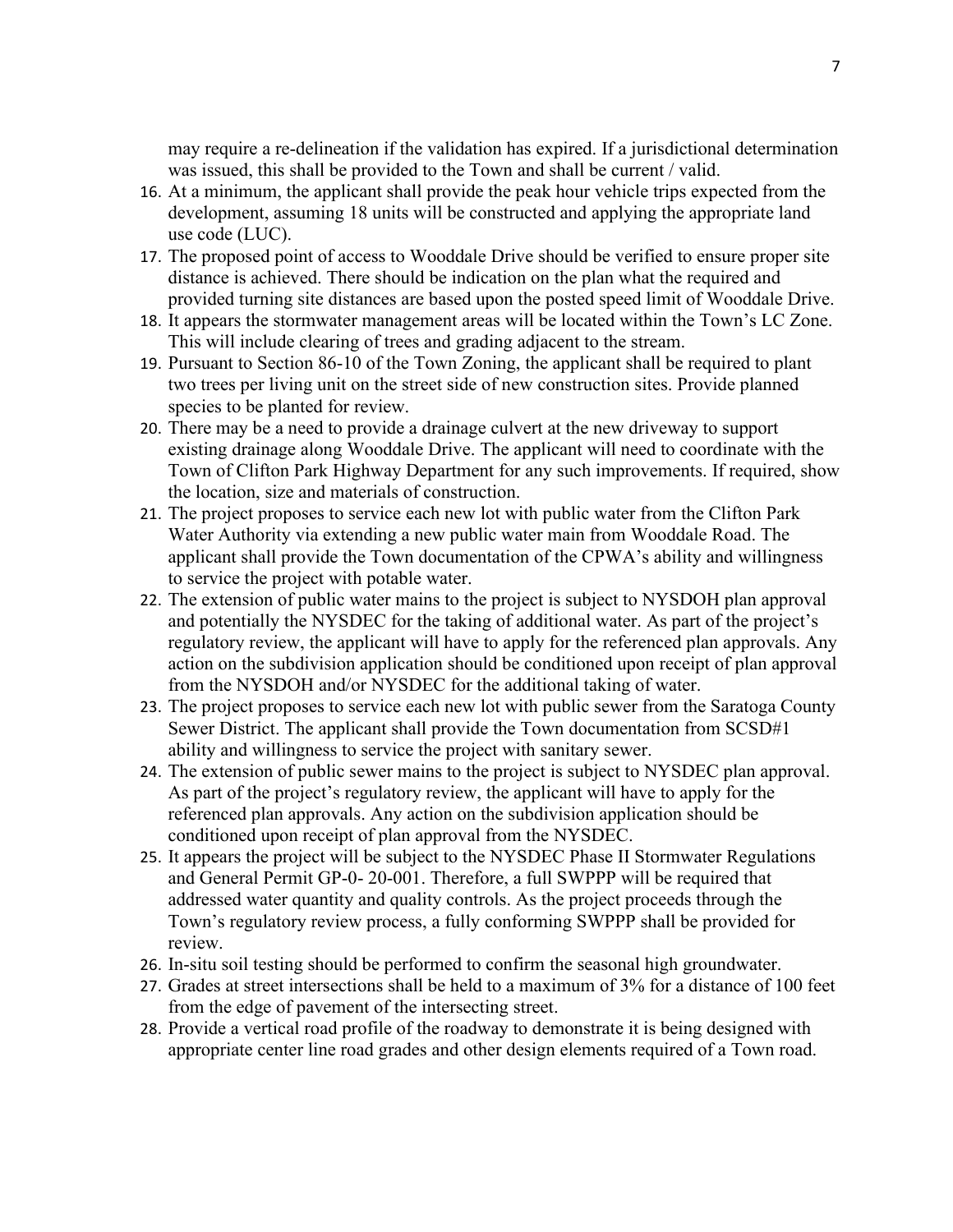- 29. The proposed road will have fill sections that exceed 5-feet. The profiles should note any special provisions to be implemented to ensure a stabilized sub-grade will be provided including lift and compaction requirements.
- 30. Provide additional grading to indicate how the runoff from the back of the existing homes on Woodale will be captured or bypassed around the proposed subdivision.
- 31. The proposed retaining wall shall be designed by the appropriate design professional.
- 32. It is suggested that a barrier (decorative fence) be placed along the top of wall for safety.
- 33. Provide notation on the plan as follows:
	- a. No Utilities shall be installed beneath the proposed driveways.
	- b. Any work required within the Town right-of-way shall be subject to any permitting from the Clifton Park Highway Department (driveway, culvert).
- 34. Provide information on the plans to indicate how potential sump pump laterals may be positioned which shall be in conformance with Section 86-7(A)(6) of the Town Code.
- 35. The concept plan shows only one area set aside for stormwater management. Given the conceptual nature of the plan, the type of practice has not yet been determined. The applicant should be aware that the Town prohibits the use of a P-5 practice and in the event it is determined that the P-5 practice is the only viable option, supporting materials will need to be submitted to the Town for review before it will be deemed acceptable for use. As the project proceeds through the Town's regulatory review process, it is urged that the applicant meets with the Town's Stormwater Management Officer to review any proposed green infrastructure practices to avoid those that may be deemed undesirable.
- 36. The following comments are relative to the site plan and its conformance to the International Fire Code (IFC). The Town Fire Official shall have final authority on the applicability of these comments to the proposed site layout:
	- a. The dead-end roadway measures in excess of 800-feet. The turnaround should be reviewed by the Town Fire Official.
	- b. Provide a turning template analysis for the largest emergency vehicle that may respond to an event at the site.
- 37. Prior to approval or filing of the subdivision plat with the Saratoga County Clerk, the appropriate 911 emergency response numbers must be obtained for and assigned to each lot created and placed on the filed plat.
- 38. Considering this plan is conceptual in nature, subsequent comments will be provided with a preliminary plan submission.

#### **Public Comments:**

Jim Ruhl – 168 Wood Dale Drive – Mr. Ruhl stated that he has submitted a letter to the Town with his concerns. He stated that he feels that this project would have significant challenges to develop. He stated that the plans from 2007 were dropped due to significant impacts found by the Town Board in 2011. He stated that he feels there are significant concerns with soil, drainage and noise. He stated that he feels the slopes are too steep and erosions would be a problem as there is sand on the site. Mr. Ruhl stated that if vegetation is removed for development heavy rain will run down and flood the area and wash it out. Mr. Ruhl stated that he also felt that the application did not meet the code as the application is for a side by side duplex and not a two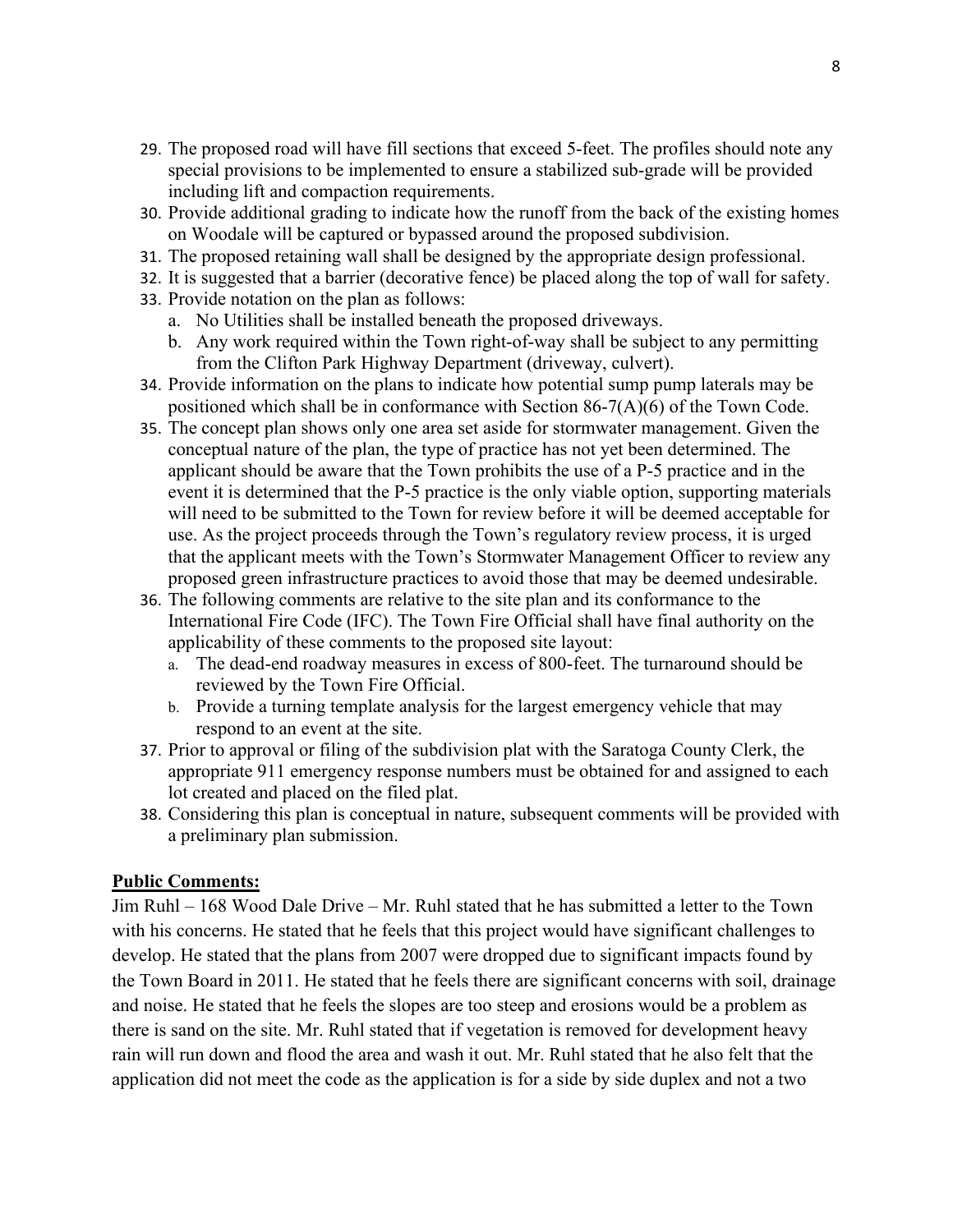family home where one family lives above of the other. Mr. Ruhl then read from the letter that he submitted and provided to each member of the Planning Board.

Frank Berlin – Mr. Berlin asked what would keep the builder from doing something but then also keep the owner from doing the same anyway after purchase and how the Town would protect this. Mr. Ferraro stated that areas would have no cut zones and that they would be clearly identified and would let the property owner know it cannot be done. Mr. Scavo stated that zoning has laws that are applied equally and it is up to the owner to follow these laws.

Ms. Gutahar – stated that she would live across from where the retaining wall would be. She stated that she feels erosion would be a problem as well. She stated that she has a retaining wall on her property and after time the only thing holding up her property is the vegetation and not the wall. She stated that the possible construction of another wall could make hers worse and would prefer to see more vegetation over a retaining wall. She stated that she also has concerns with the new homes being lower than hers as if the new residents have a fire place the smoke from it would be equal to the front of her home due to elevations.

David Miller – 12 Hidden Valley Lane – Mr. Miller stated that he has lived down the road from this proposal for 28 years. He stated that the neighborhood was developed 50 years ago and this area was never developed and was never meant to be but was intended to be used as a buffer from I87. He stated that he feels the soil at the site is unstable as well and if 60 year old trees are removed in the area the land will not recover. He stated that he feels the trout stream will be no more due to pavement in the area and oil and salt runoff. Mr. Miller stated that he can now hear the Northway traffic but it is low, he stated that if the vegetation was removed the traffic noise will be louder. Mr. Miller asked for a noise impact study done for properties as far away from the site as his as he will be impacted. Mr. Miller requested that a traffic study be done as well not only for increased cars but for safety as well due to other roadways. He stated that he likes his neighborhood and would not like to see a stable neighborhood change.

Matt Russo – 798 Waite Road – Mr. Russo stated that he has sold homes in Vista West and that the area needs single family ranch homes like this. He stated that new homes in the area are about \$500,000 now. He stated that the older population does not increase school numbers and people are looking for a home that they can age in place. He stated that he feels that this is beneficial to Clifton Park.

Sean Seiter – Huntington Parkway – Mr. Seiter stated that from his home he can also hear a dull roar from the Northway. He stated that he has two young children and the noise does not impact them. Mr. Seiter stated that the cluster subdivision would work better for erosion and duplexes would be better for the older population that cannot afford other areas as previously mentioned.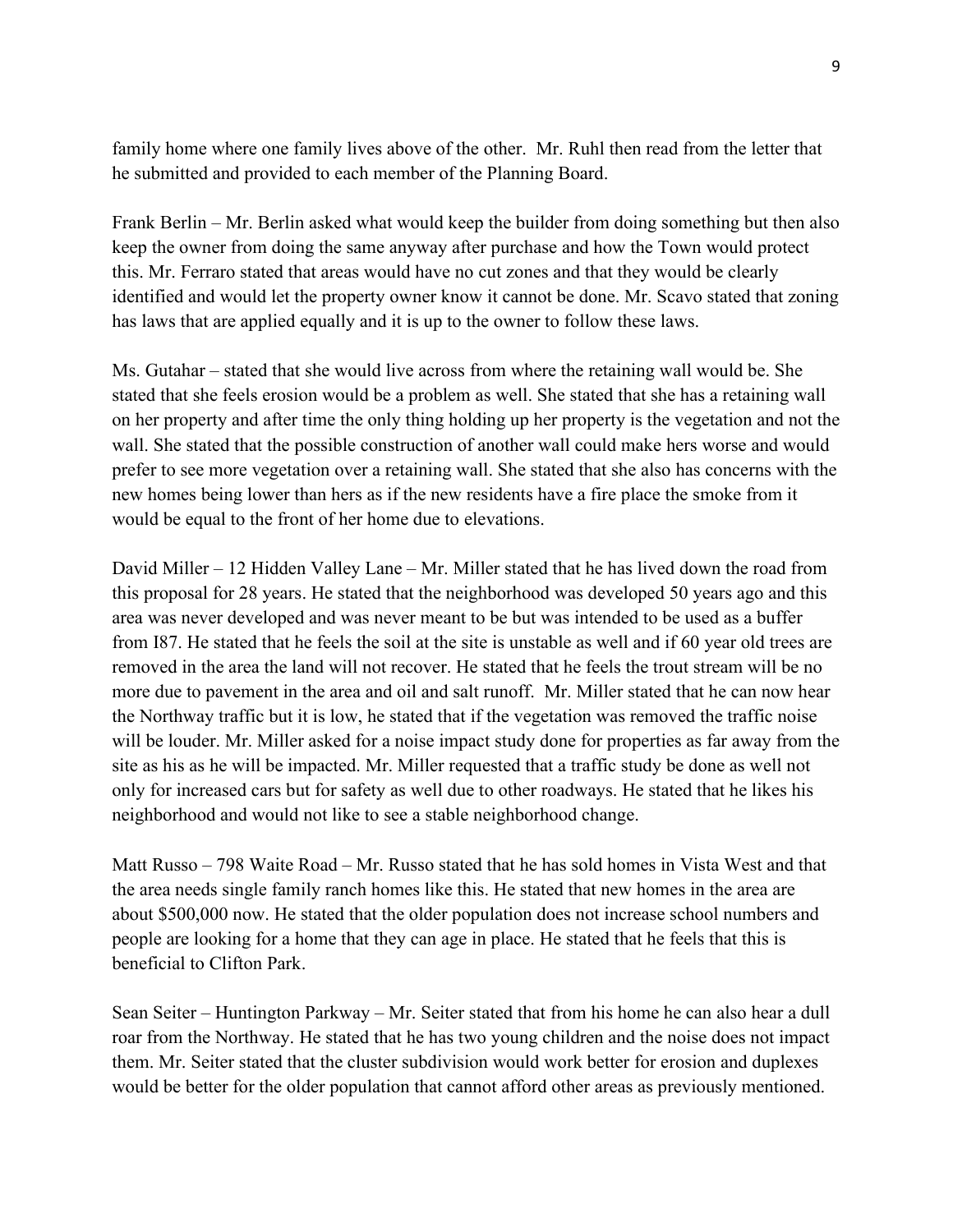Rebecca Freddo – 7 Hidden Valley Lane – Ms. Freddo stated that she has lived at this residence for 20 years and she feels that this proposal is not right for the area. She stated that if this is approved then the tops of the proposed homes would be in her back yard. She stated there are kids in the area and the increased traffic is a concern for her as well.

Raymond Seymour – Nadler Road – Mr. Nadler stated that the runoff from this proposal would go southwest and impact the wetlands in the area. He stated that he is not against the housing, just the placement of them. He stated that most of Trails Committee concerns are with trail erosion and this is the same idea. He stated that he feels if vegetation is removed erosion will become a problem.

John Rajeski – 173 Wood Dale Drive – Mr. Rajeski stated that he and his wife were cyclists and that going down Wood Dale, Arbor View is 30'-100' at most from the paper road. He stated that there is a curve at this location as well and asked the Board members to go out to see the roadways and site for themselves. Mr. Rajeski stated that he has concerns about sewer and who take care of it would should it malfunction or needs repair. Mr. Lippmann stated that this has been reviewed by the sewer district. He stated that he has concerns with erosion as well and the repair that would need to be done on some of the homes due to it. He stated that a home in the area needed attention before from the Town to solve problems with erosion.

Nathan De Silva – La Costa Drive – Mr. De Silva stated that he feels that there is an extreme need for these types of properties in the exit 10 area. He stated he lives in the area but not near the proposal and is in favor of the project.

## **Planning Board Review:**

Mr. Martin asked about picture 2 of 4 that was submitted with the letter from Mr. Ruhl and asked if the sewer grate in it has ever backed up. Mr. Ruhl stated it has not backed up but water collection is a problem. Mr. Martin asked what the approximate distance from the center line of the paper street to Arbor View would be and stated there could be potential conflicts. Mr. Palleschi stated it is about 100-150' distance.

Mr. Ferraro asked about the discrepancy of the site distance in Mr. Ruhl's letter to what the applicant has stated. Mr. Palleschi stated that he has looked at the regulations and the hill inclines up the levels out towards Ushers Road. He stated that in the opposite direction there are no concerns with site distance and both directions the applicant can achieve the minimum distance required.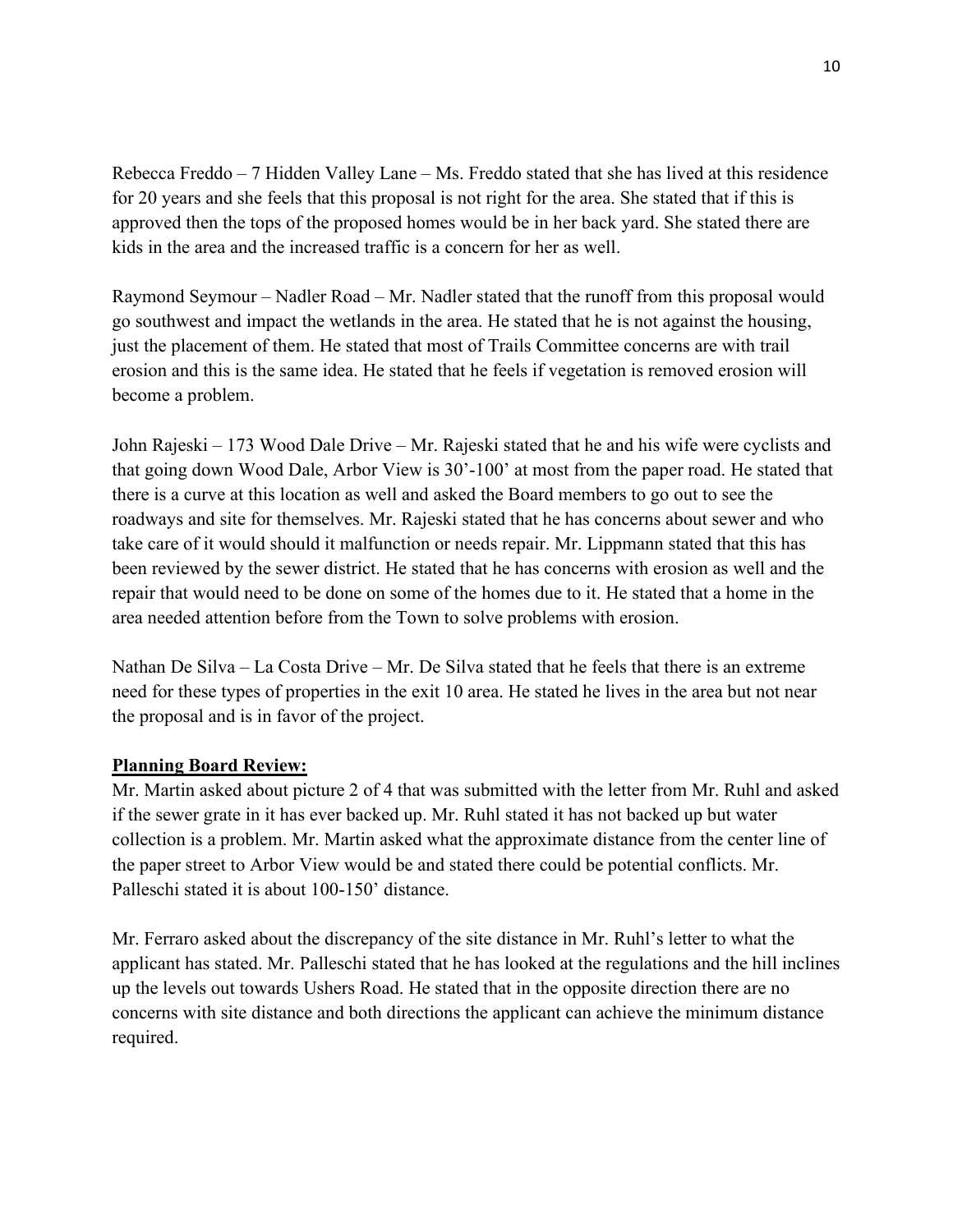Mr. Ophardt asked if steep slopes would be affected by development. Mr. Ruhl stated that it would as rear yards back into them. Mr. Ophardt asked if the homes were away from the slopes so digging would not compromise them. Mr. Palleschi stated that the map shows that the disturbed area will keep away from the slopes; however, a few will have retaining walls. He stated that it would be up to the Board to decide if this can be a cluster subdivision, which would pull the homes further away from the slopes and closer to the roadway.

Mr. Ferraro asked Mr. Wilcox, in response to the issue presented by Mr. Ruhl about whether or not the application met the requirements for a duplex or a two family home. Mr. Wilcox stated that he is unsure of whether a duplex is considered a two family since it is side by side but he can look into it, but 208-7 does reference 2 side yards with one living over another. Mr. Scavo stated that he can bring this to Mr. Myers as well for clarification and then reach out to counsel.

Mr. Ferraro asked if it was known why this parcel was never developed with the original subdivision. Mr. Scavo stated that this configuration was in place when Wood Dale Drive was dedicated to the Town and was 215 units on 3 parcels. He stated that in 2012 no action was taken on a proposal for 193 senior housing with mixed homes. Mr. Palleschi stated the PDD for the senior housing called for 28 units with no environmental impacts at that time.

Mr. Ferraro asked about the paper street off of Wood Dale Drive and if it would be pushed to one side or go down the middle of the parcel because variances may be needed. Mr. Palleschi stated that no variance is required if the road is developed at the location of the existing paper road. Mr. Ferraro asked if the adjacent property owner would have to agree to the paper street development. Mr. Scavo stated that he does not believe so but the Town Board would have to accept dedication after 80% of the project is built out as well as Planning Board approval and SEQR determination would have to be done. Mr. Martin stated that the applicant can build over 161 Wood Dale Drive anytime he wants as he owns the property. He stated he could take down the home and put in the road.

Mr. Neubauer asked how waste water will be mitigated aside from private grinder pumps; Mr. Palleschi stated that the line will be connected to public sewer main and that all the pumps would be residentially owned and up to Saratoga Sewer District standards.

Mr. Neubauer stated that he has concerns with lots 13/14 due to the slopes. He stated that the slopes may erode with vegetation removed and collect in the roadways. He stated that he feels that lots 13/14 may not be viable but the others look like a good engineered design. He stated that demand for this type of housing is not just in Clifton Park but that Clifton Park is a desirable location, with that all proposals that come before the Board have to go through the same scrutiny. Mr. Neubauer stated that he likes this proposal better than a commercial development since it is zoned B-1and likes that the site went from 215 units to 18 and feels like 16 would be better. Mr.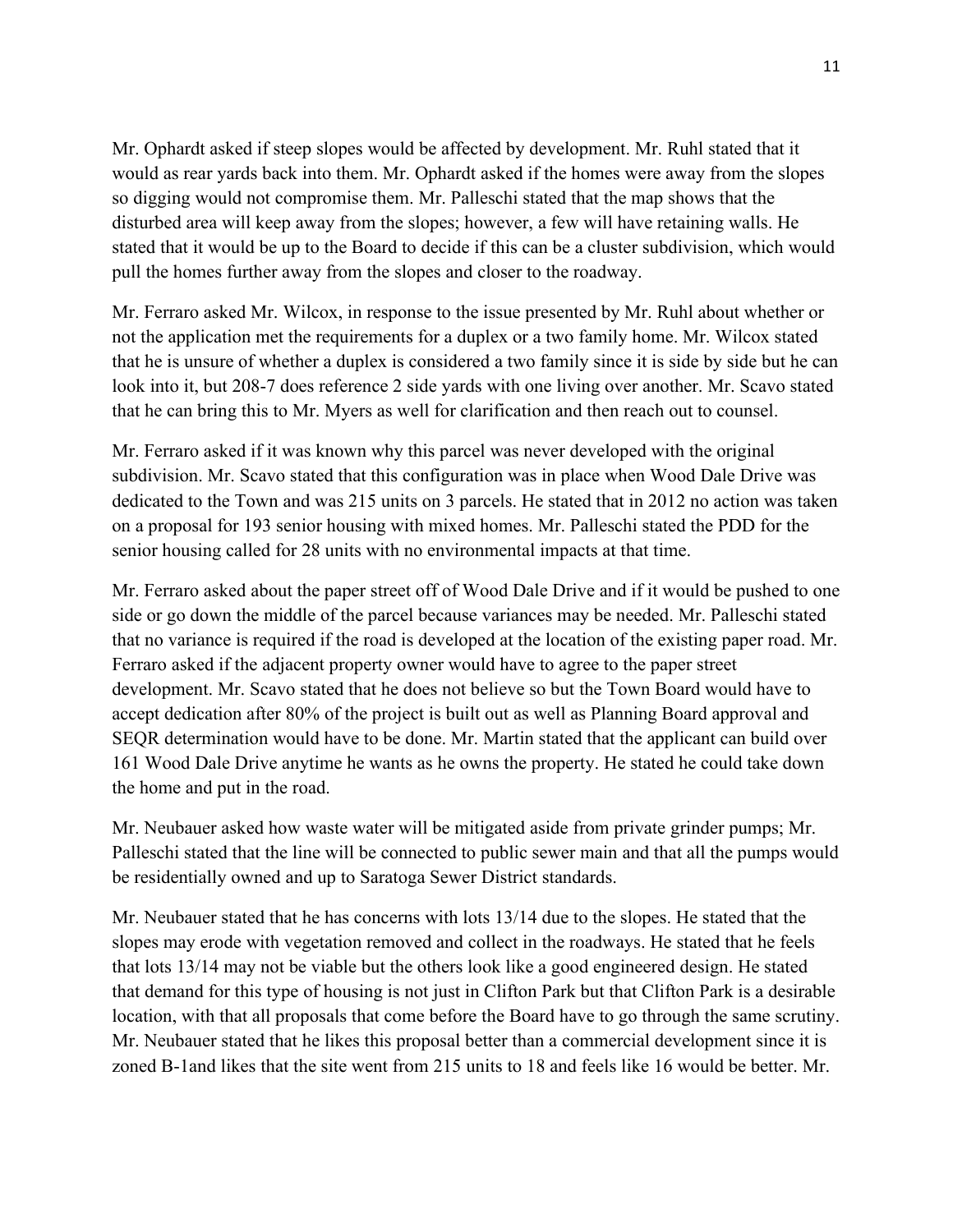Neubauer stated that he is in favor for the cluster and having the front setback at 35' with a bigger visual buffer to the no cut zone.

Mr. Andarawis stated that he agrees with Mr. Neubauer's comments. He stated that the challenges for this site are environmental and would like to see it done carefully. He stated that he would like to see lots consolidated where they can be so the number of lots with access to protected land is limited. Mr. Andarawis stated that the noise concerns that were brought before the Board need to be addressed and does not want residents responsible for sound barriers.

Mr. Martin stated that the proposed road between lots 3 and 6 descends and is steep. He asked what the applicant would do to keep the lots from flooding. Mr. Palleschi stated that drainage would control the water as well as the catch basin. He stated that per code the slope cannot exceed 7%. Mr. Marin asked if a swale or a swing edge curb would be needed. Mr. Palleschi stated they would look into this.

Mr. Ophardt stated that he agrees with comments made by other Board members tonight such as the retaining wall on lot 13/14. He suggested flipping the cul de sac as an alternative. Mr. Palleschi stated that the plan shows a conventional layout now and if they can condense space the lot sizes would decrease and they can get away from the slopes and decrease impervious surfaces. Mr. Scavo stated that the lot size can only decease as much as 50% so 20,000 sf lots would be the smallest this Board could approve. Mr. Palleschi stated that if the Board can go smaller they are willing to try to obtain variances for the lots.

Mr. Ferraro stated that he felt that there are many environments concerns on the site and does not feel that it is clearly delineated on the proposal so far. He stated that he feels that the high water mark on the map is not clearly delineated and the LC zone is not properly reflected on the maps since a 100' buffer is shown from the center line of the stream versus 50' from the edge of the high water mark on either side of the stream. He stated that for proper review and cluster possibilities, the Board needs this information. Mr. Palleschi stated that he can enhance the maps to show better markings. Mr. Scavo stated that shading or coloring for wetlands and sloping should be included. He also stated that the current plan shows the stormwater management area within the LC zone which is not permitted. Mr. Neubauer agreed with these comments. Mr. Ferraro stated that a paper street indicates to him that there was a plan to develop. He stated that the property owner has rights as well and that some of it needs to be permitted. He stated that he feels that the use needs to be less intense and appropriate without creating future problems. He stated that noise impact is a concern of his and would like to see a full analysis and agrees with Mr. Neubauer that lots 13/14 should not be considered buildable.

Mr. Ophardt stated that the noise impact to Wood Dale should be determined by seeking the current impact and then the future impact. Mr. Andarawis agrees. Mr. Palleschi stated that one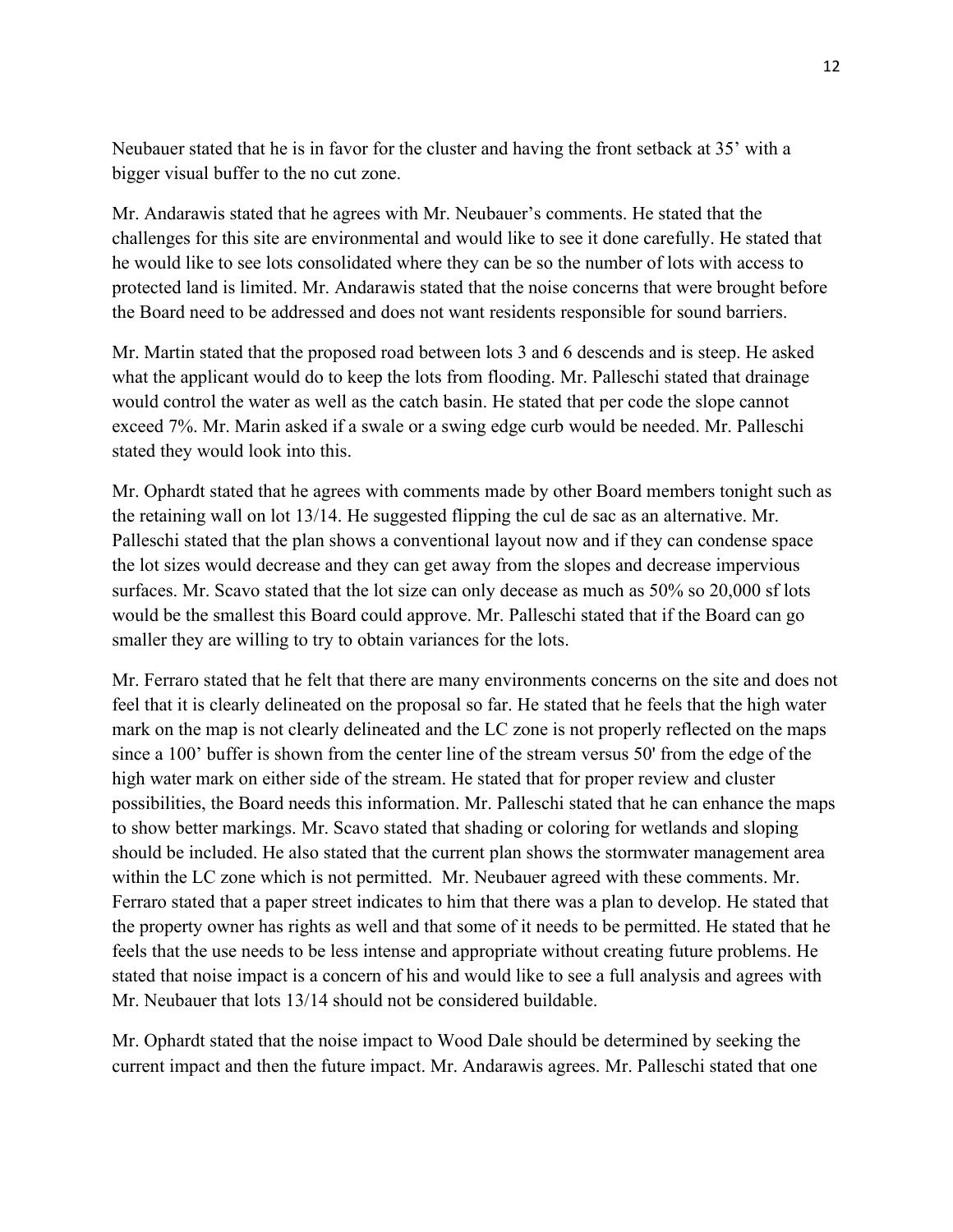has been done previously and they can look at it again. Mr. Neubauer stated he would like to see the previous study.

Ms. Gleason stated that she agrees with the additional information that the Board has requested tonight and agrees with their concerns.

Mr. Ferraro stated that he feels that a no cut zone needs to be clear and regulated and that he still has concerns with bringing in fill.

### **New Business:**

#### **2022-005 989 Hatlee Road 3 Lot Subdivision (Prediletto)**

*Applicant proposes subdividing 4.06 acres into 3 lots. The existing single family home will remain on one of the lots but will require a front yard setback variance of 39.1' to meet the current setback requirements, 989 Hatlee Rd, Zoned: R-1, Status: PB Concept Review*  SBL: 258.-1-22.1To be reviewed by: MJE Consultant: GVG Applicant: Prediletto Realty LLC

## **Consultant/Applicant Presentation:**

Dwayne Rabideau –  $GVG - Mr$ . Rabideau stated that this application is for a 3 lot residential subdivision. He stated that there would be 3 single family homes with one existing on lot 2. Mr. Rabideau stated that lot 3 would be 3.18 acres and lots 2 and 3 would be 21,000 sf. He stated that water and sewer would be extended to service these homes and the main is within 100' of the application. Mr. Rabideau stated that a variance is needed and it will be going before the ZBA on 3/15/22.

## **Staff Comments:**

## **Steve Myers, Director of Building and Development issued a memo dated 2/28/22 stating:**

- Variance for lot #2 front setback has been applied for will be heard by the Zoning Board of Appeals on 3/15/22.
- In addition to the front setback for lot  $#2$ , the subdivision map for lot  $#2$  will be changed to 100' width so another variance for lot width is not required. Zoning requires 100' at front building line and since building is not in building envelope, the 100' is required at the actual building line.

## **Wade Schoenborn, Chief of the Bureau of Fire Prevention:**

- 1. If the driveway for lot one exceeds 500' it must comply with the New York State Fire Code
- 2. Postal verification.

# **Scott Reese, Stormwater Management Technician issued a memo dated 3/4/22 with the following comments:**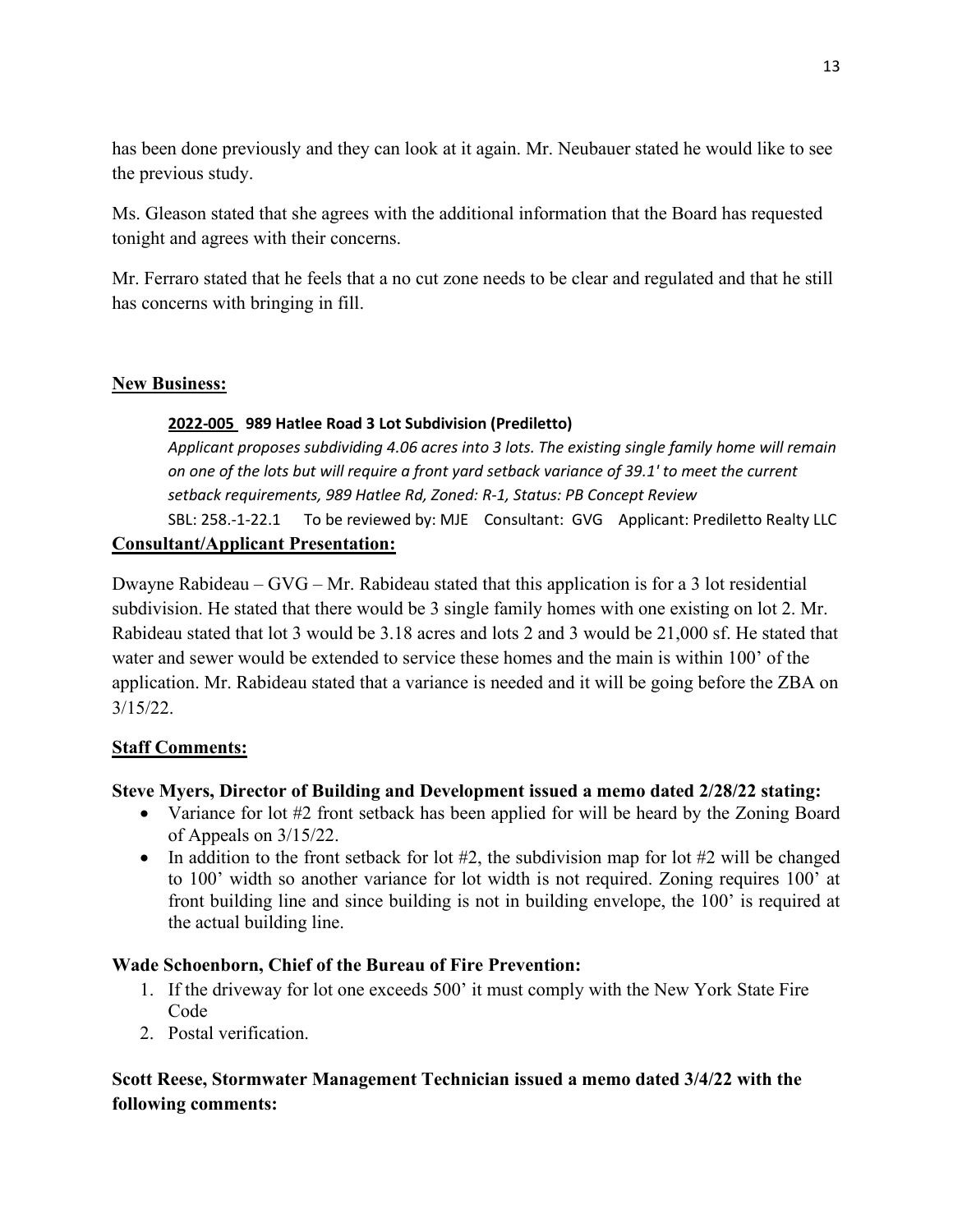1. The total site disturbance for this project shall include the proposed disturbance and the disturbance that was done in 2020 till now on this property.

## **The Environmental Conservation Commission held a meeting on 3/1/22 and issued a memo recommending:**

1. The limits of (the LC Zone and 100-foot buffer zone, DEC Wetlands, Federal Jurisdictional Wetlands) shall be identified on the plot plan, if any.

## **Jennifer Viggiani, Open Space Coordinator:**

- Notably, the applicant has included a 10-foot wide fee parcel strip of land along the Hatlee Road complete frontage to be conveyed to the Town of Clifton Park. This concept meets the goal for creating a trail route along Hatlee Road that connects neighbors to Hubbs Road (where the Town has a grant funded project to create a new Climate Smart Communities grant for a multi-use trail from Dutch Meadows to Jonesville).
- There is an existing wide shoulder that bears north from the intersection of Hubbs Road and Hatlee Road up to Willlowbrook Lane, where there is a crosswalk. This has been a bicyclist route created over 20 years ago to connect Dutch Meadows to Country Knolls West and to access through the neighborhood over to LongKill Road and to the Martin Jewett Park (Longkill Road) park off of Long Kill Road. One can travel Willowbrook Lane to Woodstead Road to reach Long Kill Road and then there is a crosswalk over Long Kill Road directly to the park entrance. There are sidewalks along the east side of Long Kill Road bearing south that lead to a small commercial plaza with Stewart's Shop and a pizzeria.
- The proposed conveyance of this segment of future trail location supports the neighbors to the north of Willowbrook Lane a route to Willowbrook along Hatlee Road, and to points south.

## **John Scavo, Director of Planning issued a letter dated 2/25/22 with recommendations he made:**

- 1. Since the proposed subdivision is within 500' of the Town Boundary abutting the Town of Ballston, a referral to the Saratoga Co. Planning Board for a recommendation will be made per GML §239(m)&(n).
- 2. The subdivision plan appears to avoid the creation of a keyhole lot configuration and meets the bulk and setback standards prescribed for the R-1 Residential Zoning District under the Clifton Park Town Code.
- 3. With the conveyance of a 10' wide strip of land to the Town of Clifton Park, the Planning Board has the authority to waive the parkland mitigation fee for the subdivision.
- 4. As a condition of subdivision approval, all three homes shall connect to both public water and sewer systems as shown on the subdivision plan.
- 5. The applicant shall provide documentation showing the ability to construct the proposed water and sewer line extensions within the proposed right-of-way without impacting adjacent private properties or shall obtain necessary construction easements.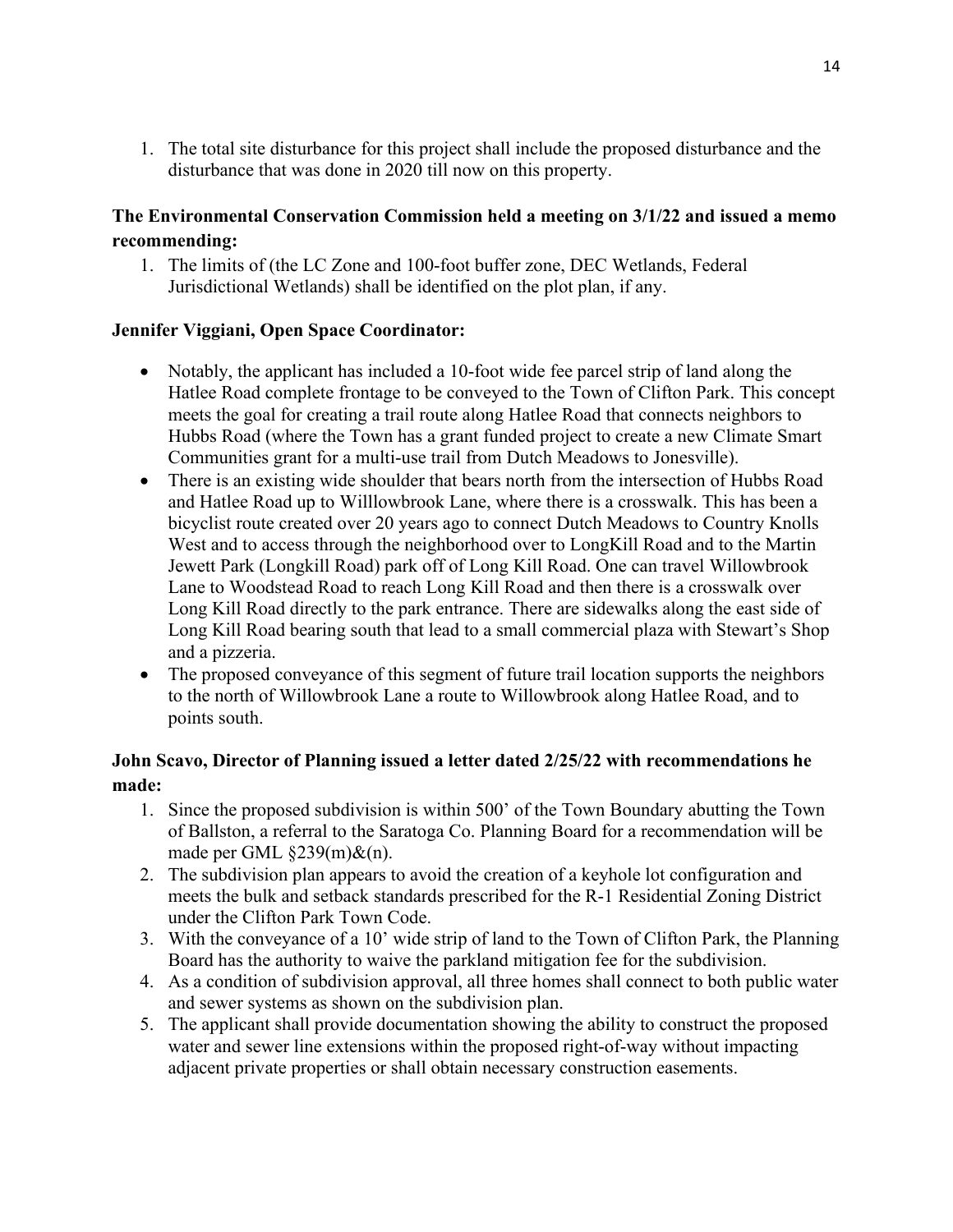6. The applicant shall coordinate with the Town's Highway Superintendent to determine if a driveway culvert is necessary to maintain drainage along Hatlee Road. Show the culverts for the proposed driveways on the subdivision plan if such installations are required.

### **Professional Comments:**

# **Walter Lippmann, P.E. of MJ Engineering in a letter dated 3/4/22 had the following comments:**

### **STATE ENVIRONMENTAL QUALITY REVIEW**

- 1. Based upon our review of Part 617 of NYS Environmental Conservation Law, the project appears to be an "Unlisted" action. If the Planning Board is to request Lead Agency status under SEQRA, the need to undergo a coordinated review is optional. Under a coordinated review, involved / interested agencies to be engaged may include, but is not necessarily limited to the following:
	- a. Town of Clifton Park Planning Board: Plan approval
	- b. Saratoga County Planning: Plan approval
	- c. Clifton Park Water Authority (CPWA): Connection to municipal water
	- d. Saratoga County Sewer District #1: Connection to public wastewater infrastructure
	- e. NY State Historic Preservation Office: Archeologically sensitive resources on project site
	- f. Town of Clifton Park Highway Department: Determine if a driveway culvert is necessary to maintain drainage along Hatlee Road

Additional agencies may be identified by the Town during its review of the project.

## **SHORT ENVIRONMENTAL ASSESSMENT FORM**

The applicant has submitted Part 1 of the Short Environmental Assessment Form (SEAF). Based upon our review of the submitted Part 1 SEAF, the following comments are offered:

- 2. Part I.12b The response indicates that the project site is located within or adjacent to an area designated as sensitive for archeological sites on the NY State Historic Preservation Office (SHPO) archeological site inventory. The applicant should provide a correspondence letter from SHPO to confirm the presence or absence or archeologically sensitive resources.
- 3. Part I.13a The response indicates that a portion of the site or lands adjoining the site of the proposed action, contains wetlands or other waterbodies regulated by a federal, state or local agency. It is suggested the applicant identify the wetland or waterbody and extent of alterations in square feet or acres.
- 4. Part 1.15 The response indicates that the project site may contain species of animals or associated habitats, listed by the State or Federal government as threatened or endangered, including the Frosted Elfin. The applicant will need to provide correspondence from the Permits staff at the NYSDEC Region 5 Office to confirm the presence or absence of the listed species and for any permit considerations. The applicant should also provide correspondence from the NY Natural Heritage Program to confirm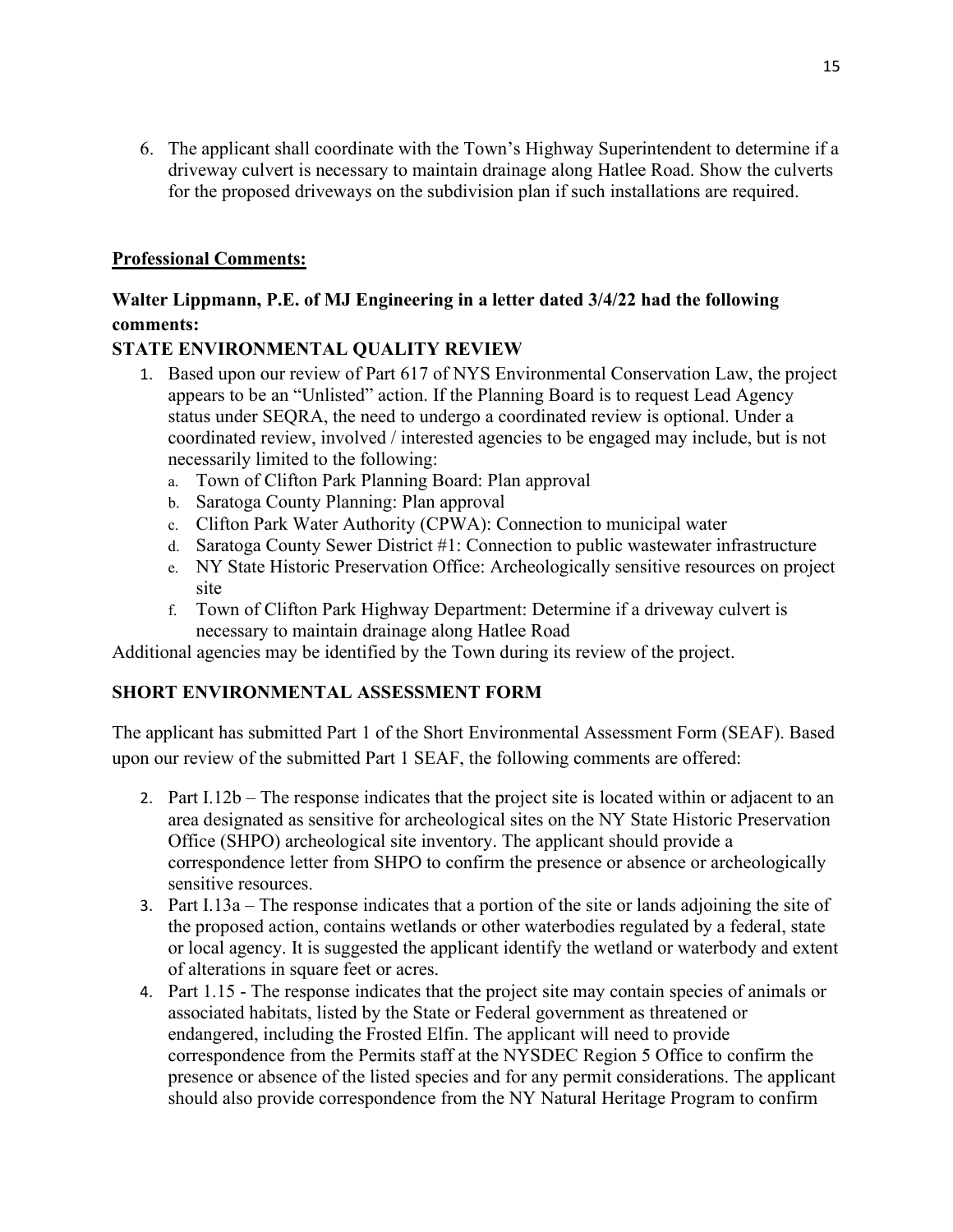the presence or absence of rare plants or animals and significant natural communities as well as the US Fish and Wildlife Service IPaC database.

- 5. General Comment It is suggested applicant include EAF Mapper Summary Report with submission of Short Environmental Assessment Form to assist project sponsors and reviewing agencies in their review.
- 6. General Comment It is suggested that the applicant coordinate with the Town's Highway Superintendent to determine if a driveway culvert is necessary to maintain drainage along Hatlee Road. Show the culverts for the proposed driveways on the subdivision plan if such installations are required.
- 7. General Comment It is suggested that the applicant provide documentation showing the ability to construct the proposed water and sewer line extensions within the proposed right-of-way without impacting adjacent private properties or shall obtain necessary construction easements.
- 8. No further comments at this time.

# **SITE PLANS**

- 9. The project is located within the Town's Residential 1 District (R-1). The proposal is to subdivide into three lots with the existing home being on one and a single family proposed on the other two.
- 10. In reviewing the proposed lot configuration, the created lots appear to be deficient in regards to meeting the minimum standard requirements outlined in Section 208-11 of the Town's Zoning. The noted deficiencies are as follows:
	- 1. The minimum width of all lots at the front building line shall be 100 feet. It appears Lot 2 does not meet this requirement. The Town's Zoning Enforcement Officer has indicated the applicant will adjust proposed property line to meet this requirement. The applicant has indicated a front yard setback variance is required for the existing house parcel. If the above are granted, provide variance number and relief granted on plat.
- 11. Provide contour lines at a minimum of five-foot intervals to United State Geological Survey datum within the parcel.
- 12. The site statistics table indicates 0.9 acres of disturbance. Confirm that this disturbance is inclusive of the off-site utility extensions along Hatlee Road being proposed. If over one acre pursuant to NYSDEC GP-0-20-001, Appendix B, Table 1, a SWPPP that addresses erosion and sediment control is required.
- 13. The proposed point of access to Hatlee Road should be verified to ensure proper site distance is achieved. There should be indication on the plan what the required and provided turning site distances are based upon the posted speed limit of Hatlee Road.
- 14. There may be a need to provide a drainage culvert at the new driveway to support existing drainage along Hatlee Road. The applicant will need to coordinate with the Town Highway Department for any such improvements. If required, show the location, size and materials of construction.
- 15. The project proposes to service each new lot with public water from the Clifton Park Water Authority via extending a new public water main along Hatlee Road. The applicant shall provide the Town documentation of the CPWA's ability and willingness to service the project with potable water.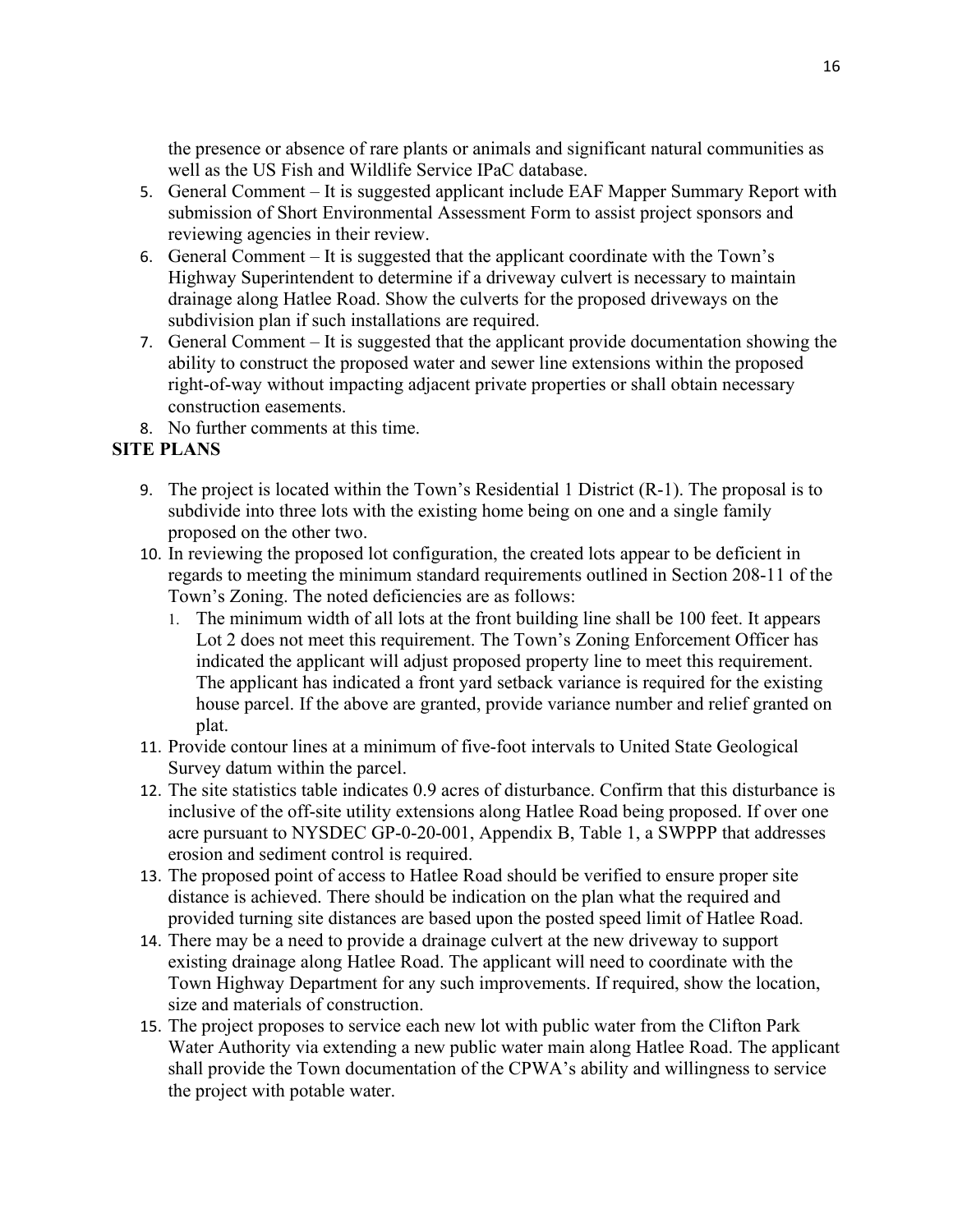- 16. The extension of public water mains to the project is subject to NYSDOH plan approval and potentially the NYSDEC for the taking of additional water. As part of the project's regulatory review, the applicant will have to apply for the referenced plan approvals. Any action on the subdivision application should be conditioned upon receipt of plan approval from the NYSDOH and/or NYSDEC for the additional taking of water.
- 17. The project proposes to service each new lot with public sewer from the Saratoga County Sewer District (SCSD). The applicant shall provide the Town documentation from the SCSD ability and willingness to service the project with sanitary sewer.
- 18. The extension of public sewer mains to the project is subject to NYSDEC plan approval. As part of the project's regulatory review, the applicant will have to apply for the referenced plan approvals. Any action on the subdivision application should be conditioned upon receipt of plan approval from the NYSDEC.
- 19. Provide the locations of the connecting points for both the water and sewer.
- 20. All lot grading shall be such that drainage is directed away from the homes and towards lot lines and ultimately to an approved drainage course as required by Section 86-7(A)(5) of the Town Code. In order to demonstrate conformance to the stated regulations, an overall project grading plan must be developed for review.
- 21. Pursuant to Section 86-10 of the Town Zoning, the applicant shall be required to plant two trees per living unit on the street side of new construction sites. Provide planned species to be planted for review.
- 22. Provide notation on the plan as follows:
	- a. No Utilities shall be installed beneath the proposed driveways.
	- b. Any work required within the Town right-of-way shall be subject to any permitting from the Clifton Park Highway Department (driveway, culvert).
- 23. Provide information on the plans to indicate how potential sump pump laterals may be positioned which shall be in conformance with Section 86-7(A)(6) of the Town Code.
- 24. Prior to approval or filing of the subdivision plat with the Saratoga County Clerk, the appropriate 911 emergency response numbers must be obtained for and assigned to each lot created and placed on the filed plat.
- 25. Considering this plan is conceptual in nature, subsequent comments will be provided with a preliminary plan submission.

#### **Public Comments:**

Anthony LaFleche – 21 Wheeler Drive – Mr. LaFleche asked why lots 2 and 3 are an irregular shape and if there are any wetlands on the site. Mr. Rabideau stated that it was due to being able to make the minimum lot size requirement and there are no wetlands on the property. Mr. LaFleche stated that he supports the easement on the north side. Mr. Rabideau stated that the easement already exists and is being maintained.

#### **Planning Board Review:**

Mr. Neubauer asked what was behind the asphalt easement. Mr. Rabideau stated that there was a previous subdivision in 2003 and a 10' easement was granted but never conveyed to the Town.